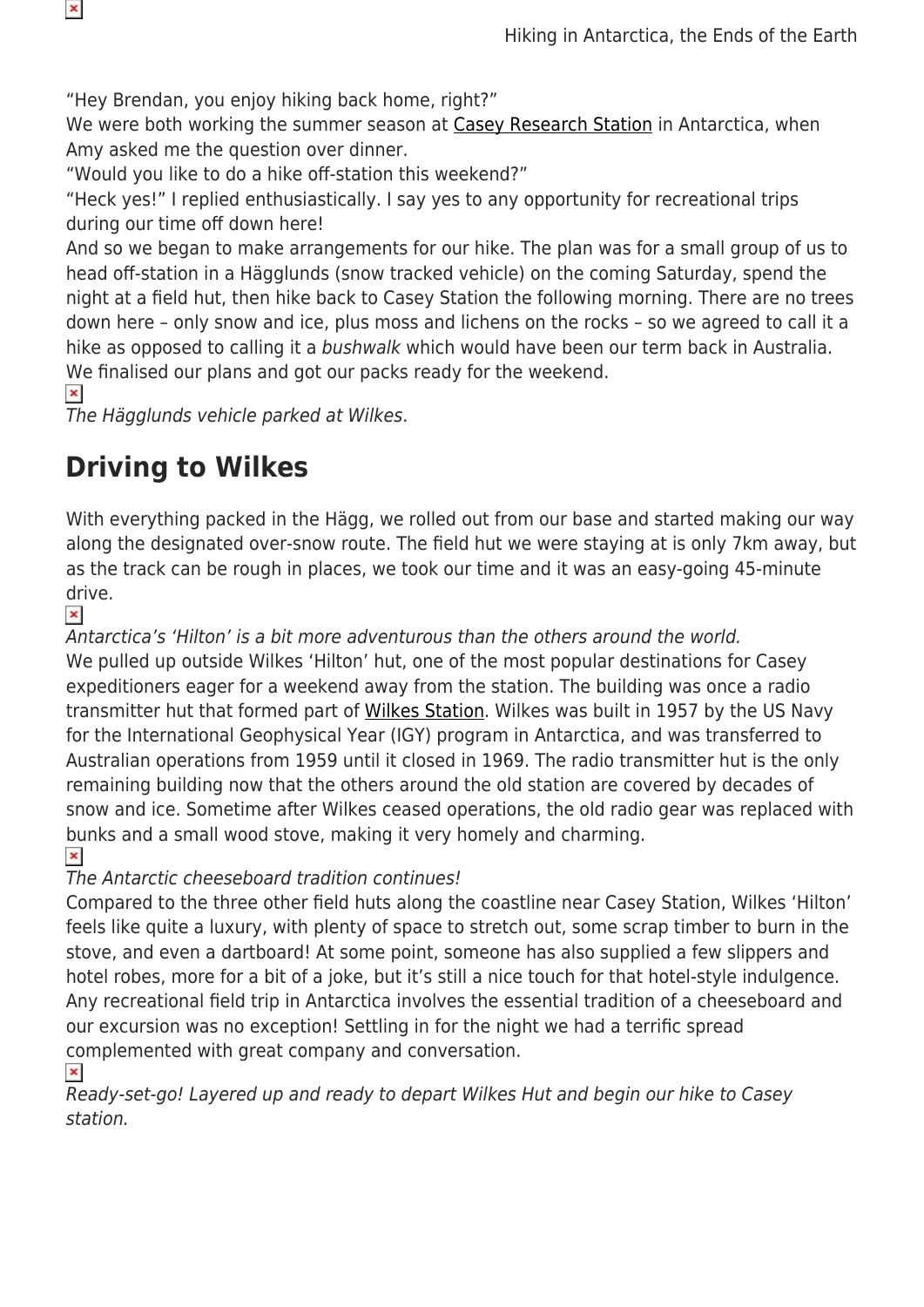## **Hiking to Casey Station**

We were up early the next morning for our hike back to Casey Station. While the crew in the Hägg took some of our gear, the rest of us – four including myself – either carried or sledhauled our survival packs over the snow. These backpacks contain anything you'd ever need in an emergency, including warm clothes, an ice axe, and even a chocolate bar stashed in the top.

After checking our maps and GPS once more, we did final adjustments on our gear before getting on our way in the -3°C morning. A fresh inch of soft, powdery snow had fallen overnight and made walking fun. Although, the icy breeze was certainly a jolt to the system as we headed off on our journey.

 $\pmb{\times}$ 

## The Adélie penguins are one of 5 species of penguin that inhabit Antarctica.

As the track dropped down over a small rise, the nearby hills fell away revealing sweeping views over Newcomb Bay and the multi-coloured Lego-like buildings of Casey Station off in the distance. The fresh tracks of Adélie penguins 'tobogganing' on their bellies in the snow meant we had just missed the sight of these cute little creatures making their way through the valley.

My body warmed rapidly as we ascended the plateau. Working outdoors in Antarctica is a delicate balance of having enough [layers to keep warm](https://www.snowys.com.au/hiking-outdoor-thermals), but also not too many to make you sweat, as the perspiration freezes. As we continued trekking up the hill, I fine-tuned my neck [buff,](https://www.snowys.com.au/buff) [beanie](https://www.snowys.com.au/sherpa), and various jacket zips to ventilate just the right amount.

 $\pmb{\times}$ 

There were four of us in our hiking group – myself plus Amy, Bec, and Kylea.

On we went, making a right turn and following the contour of the plateau while keeping a good pace. We had plenty of stops along the way too, not missing an opportunity to snap a picture or just enjoy the vast cold, clear surrounds of the Antarctic coastline. Casey Station continued to grow larger as we traversed the final over-snow route, known at the 'A-Line', and then we had one last stretch before arriving back to our Lego-like home.

The final approach to the station is a sharp rise, named Penguin Pass. It's a bit of a slog getting up the hill, but the views of the icebergs floating off in the bay make it very worthwhile. The final few hundred metres brought us along the main road off-station and to the front door of our accommodation building.

We all agreed it was a successful trip out to the hut followed by a terrific hike! There were a few sore legs from the effort but what a rewarding experience to be able to enjoy the vast Antarctic wilderness.

 $\pmb{\times}$ 

A Terrific hike left us with sore legs and hungry bellies, ready for a big Sunday brekky. The chefs on-station are always busy whipping up a feast on Sunday mornings and we were greeted with a fantastic menu of bacon and eggs in the kitchen, along with many other brunch treats to fill us up after our weekend away. The walk this morning sure had made me hungry!

A big thanks to Amy, Bec, and Kylea for sharing this amazing hike with me, and Dan and Nick as our support Hägglunds team.